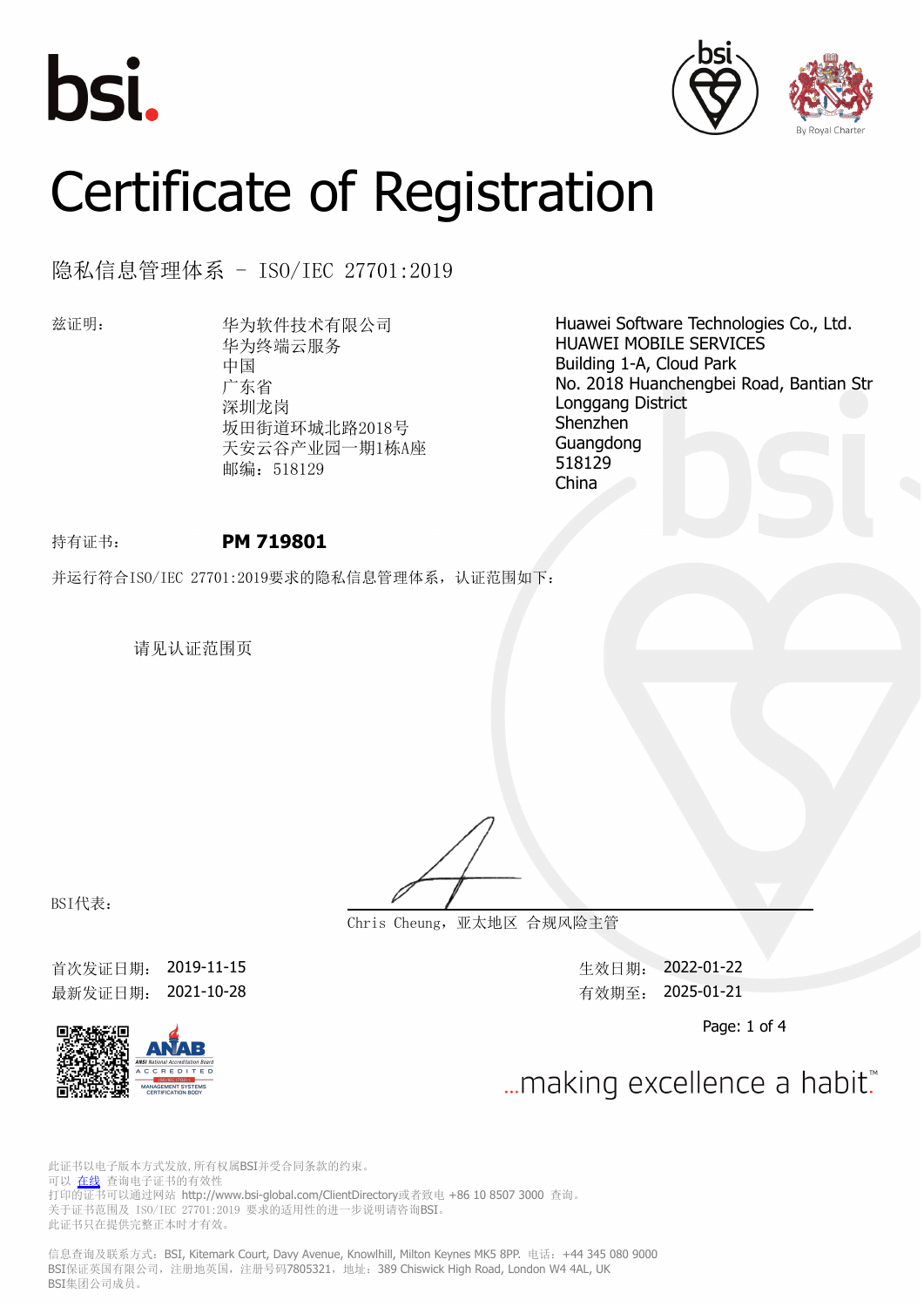## Registered Scope:

提供华为终端云服务的设计、研发、运营和运维服务,包括华为应用市场、HUAWEI AppGallery Connect、华为教育中心、Link Now、华为游戏中心、精品推荐、华为视频、华为阅读、华为音乐、华为主 题、华为钱包、华为会员中心、华为应用内支付、HMS Core、华为机器学习服务、华为统一扫码服务、华为 近距离通信服务、华为分析服务、华为推送服务、华为帐号、华为云空间、华为查找设备、华为生活服 务、华为浏览器、华为开发者联盟、华为广告、华为智慧助手·今天、智慧搜索、华为AI音箱、智慧视 觉、智慧语音、智慧识屏、慧通差旅。

运营和运维服务区域仅限于中国国内(不包括港澳台地区)。

组织角色:数据控制者,数据处理者。

这与2021年8月13日1.5版本的适用性声明相一致。

(关联ISO 27001:2013 证书编号IS 637452)

注册地址:南京市雨花台区软件大道101号

The provision of design, research and development, operation and maintenance services of Huawei Mobile Services, including HUAWEI AppGallery, HUAWEI AppGallery Connect, HUAWEI EduCenter, Link Now, HUAWEI GameCenter, AppAdvisor, HUAWEI Video, HUAWEI Books, HUAWEI Music, HUAWEI Themes, HUAWEI Wallet, HUAWEI Member Center, HUAWEI IAP, HMS Core, ML Kit, Scan Kit, Nearby Service, Analytics Kit, HUAWEI Push, HUAWEI ID, HUAWEI Mobile Cloud, HUAWEI Find Device, HUAWEI HiLives, HUAWEI Browser, HUAWEI DEVELOPERS, HUAWEI ADS, HUAWEI Assistant·TODAY, AI Search, HUAWEI AI Speaker, AI Lens, AI Voice, AI Touch, iTravel.

The operation and maintenance service areas only cover domestic areas (exclude Hong Kong, Macau and Taiwan).

Organization's role: PII Controller, PII Processor.

This is in accordance with the Statement of Application version 1.5, issued on August 13, 2021. (ref. ISO 27001:2013 certificate number IS 637452)

Registration address: No.101 Ruanjian Avenue, Yuhuatai District, Nanjing

首次发证日期: 2019-11-15 または またま または 生效日期: 2022-01-22 最新发证日期: 2021-10-28 わたり おおもの おおし 有效期至: 2025-01-21

Page: 2 of 4

此证书以电子版本方式发放,所有权属BSI并受合同条款的约束。 可以 [在线](https://pgplus.bsigroup.com/CertificateValidation/CertificateValidator.aspx?CertificateNumber=PM+719801&ReIssueDate=28%2f10%2f2021&Template=cn) 查询电子证书的有效性 打印的证书可以通过网站 http://www.bsi-global.com/ClientDirectory或者致电 +86 10 8507 3000 查询。 关于证书范围及 ISO/IEC 27701:2019 要求的适用性的进一步说明请咨询BSI。 此证书只在提供完整正本时才有效。

信息查询及联系方式: BSI, Kitemark Court, Davy Avenue, Knowlhill, Milton Keynes MK5 8PP. 电话: +44 345 080 9000 BSI保证英国有限公司,注册地英国,注册号码7805321,地址: 389 Chiswick High Road, London W4 4AL, UK BSI集团公司成员。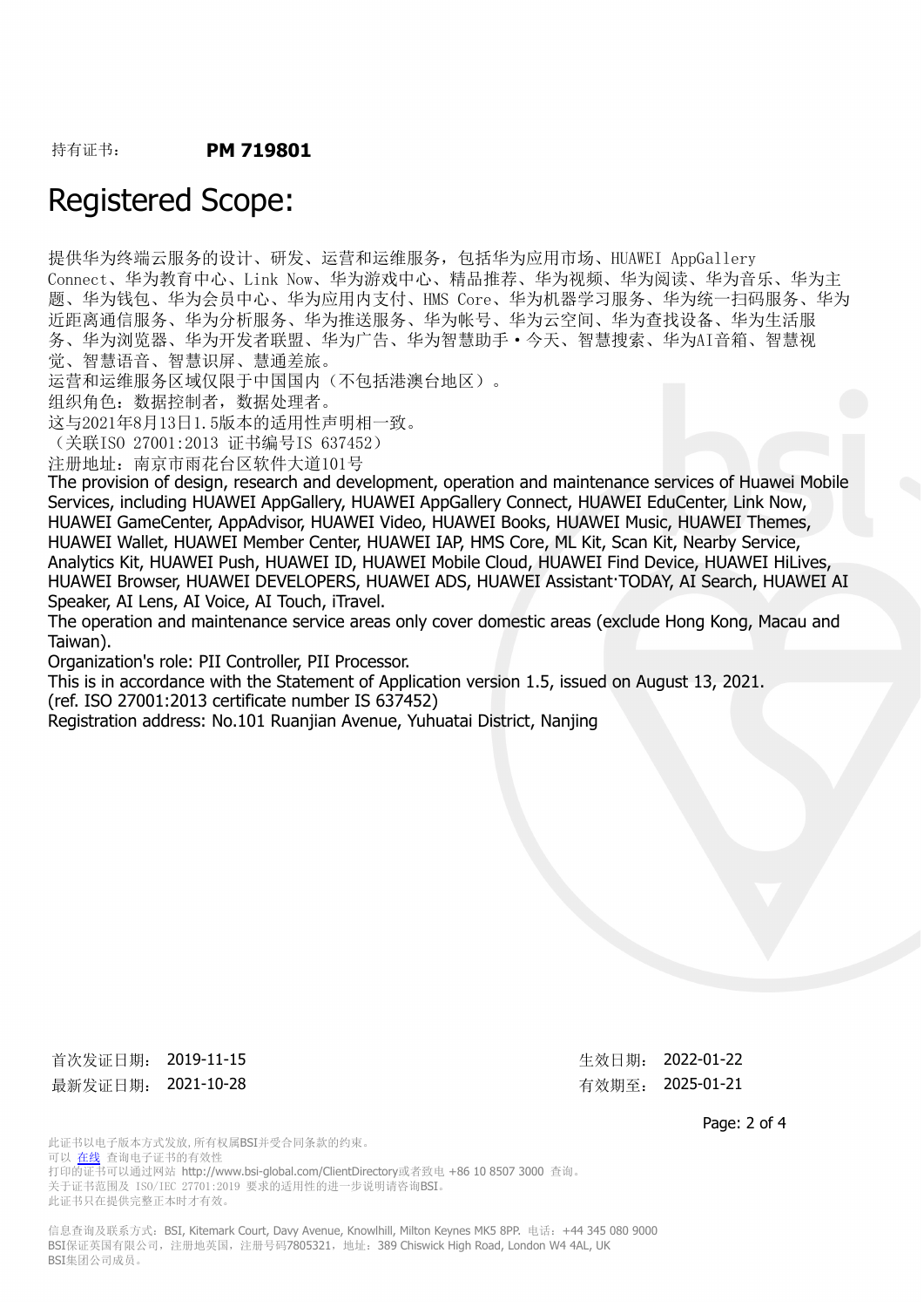#### 持有证书: **PM 719801**

#### 地点 おおおところ しょうしょう しゅうしょう おおおおし しんこうしょう しんこうしょう しんしゅう しゅうしょう しんしゅう しんしゅう しんしゅう しんしゅう しんしゅう しんしゅう しんしゅう しんしゅう しんしゅう

华为软件技术有限公司 华为终端云服务 中国 广东省 深圳龙岗 坂田街道环城北路2018号 天安云谷产业园一期1栋A座 邮编: 518129 Huawei Software Technologies Co., Ltd. HUAWEI MOBILE SERVICES Building 1-A, Cloud Park No. 2018 Huanchengbei Road, Bantian Str Longgang District Shenzhen Guangdong 518129 China

提供华为终端云服务的设计、研发、运营和运维服务,包括华 为应用市场、HUAWEI AppGallery Connect、华为教育中 心、Link Now、华为游戏中心、精品推荐、华为视频、华为阅 读、华为音乐、华为主题、华为钱包、华为会员中心、华为应 用内支付、HMS Core、华为机器学习服务、华为统一扫码服 务、华为近距离通信服务、华为分析服务、华为推送服务、华 为帐号、华为云空间、华为查找设备、华为生活服务、华为浏 览器、华为开发者联盟、华为广告、华为智慧助手·今天、智 慧搜索、华为AI音箱、智慧视觉、智慧语音、智慧识屏。运营 和运维服务区域仅限于中国国内(不包括港澳台地区)。 The provision of design, research and development, operation and maintenance services of Huawei Mobile Services, including HUAWEI AppGallery, HUAWEI AppGallery Connect, HUAWEI EduCenter, Link Now, HUAWEI GameCenter, AppAdvisor, HUAWEI Video, HUAWEI Books, HUAWEI Music, HUAWEI Themes, HUAWEI Wallet, HUAWEI Member Center, HUAWEI IAP, HMS Core, ML Kit, Scan Kit, Nearby Service, Analytics Kit, HUAWEI Push, HUAWEI ID, HUAWEI Mobile Cloud, HUAWEI Find Device, HUAWEI HiLives, HUAWEI Browser, HUAWEI DEVELOPERS, HUAWEI ADS, HUAWEI Assistant·TODAY, AI Search, HUAWEI AI Speaker, AI Lens, AI Voice, AI Touch. The operation and maintenance service areas only cover domestic areas (exclude Hong Kong, Macau and Taiwan).

首次发证日期: 2019-11-15 または またま または 生效日期: 2022-01-22 最新发证日期: 2021-10-28 市场 中心 有效期至: 2025-01-21

Page: 3 of 4

此证书以电子版本方式发放,所有权属BSI并受合同条款的约束。 可以 [在线](https://pgplus.bsigroup.com/CertificateValidation/CertificateValidator.aspx?CertificateNumber=PM+719801&ReIssueDate=28%2f10%2f2021&Template=cn) 查询电子证书的有效性 打印的证书可以通过网站 http://www.bsi-global.com/ClientDirectory或者致电 +86 10 8507 3000 查询。 关于证书范围及 ISO/IEC 27701:2019 要求的适用性的进一步说明请咨询BSI。 此证书只在提供完整正本时才有效。

信息查询及联系方式: BSI, Kitemark Court, Davy Avenue, Knowlhill, Milton Keynes MK5 8PP. 电话: +44 345 080 9000 BSI保证英国有限公司,注册地英国,注册号码7805321,地址: 389 Chiswick High Road, London W4 4AL, UK BSI集团公司成员。